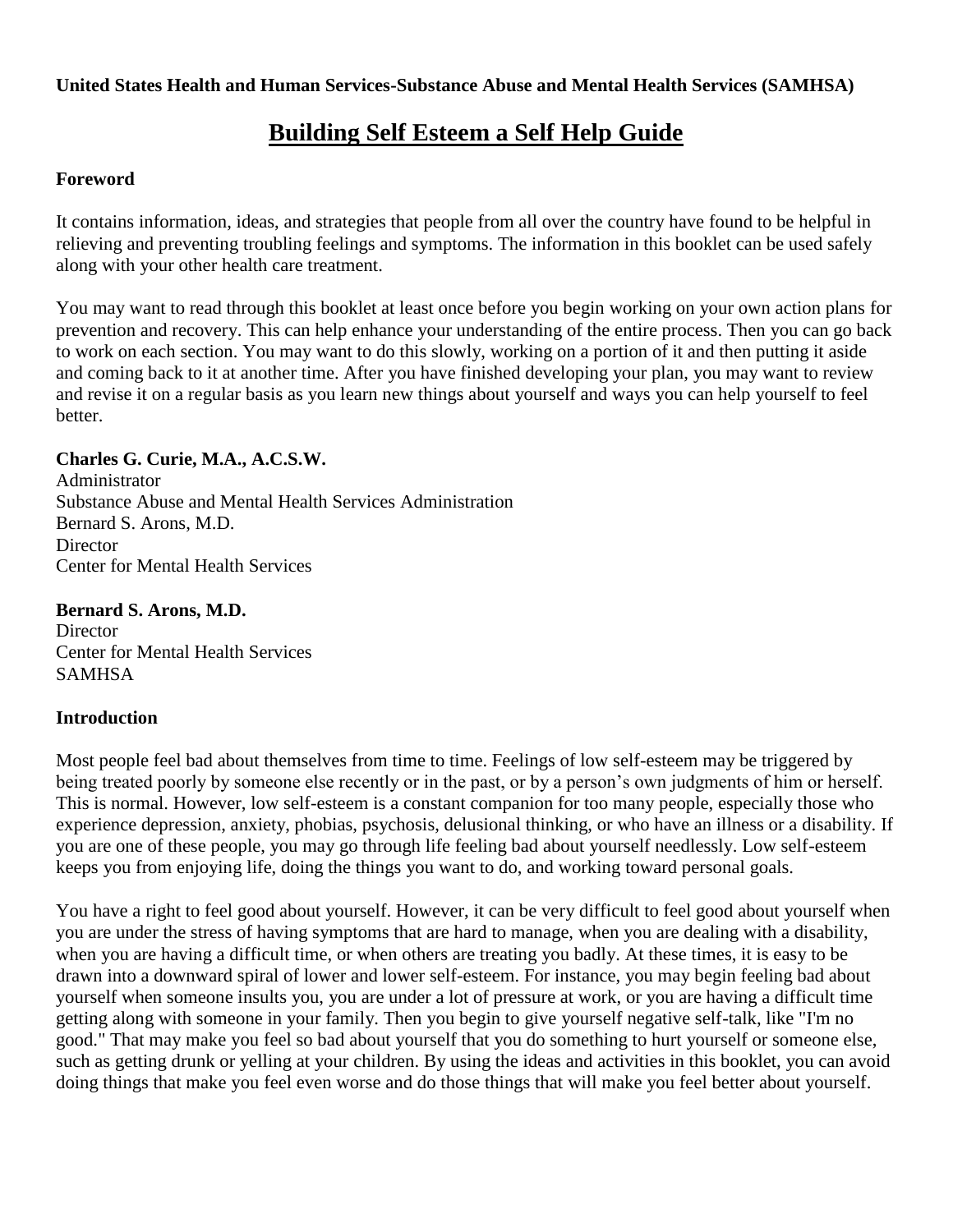This booklet will give you ideas on things you can do to feel better about yourself–to raise your self-esteem. The ideas have come from people like yourself, people who realize they have low self-esteem and are working to improve it.

As you begin to use the methods in this booklet and other methods that you may think of to improve your selfesteem, you may notice that you have some feelings of resistance to positive feelings about yourself. This is normal. Don't let these feelings stop you from feeling good about yourself. They will diminish as you feel better and better about yourself. To help relieve these feelings, let your friends know what you are going through. Have a good cry if you can. Do things to relax, such as meditating or taking a nice warm bath.

As you read this booklet and work on the exercises, keep the following statement in mind —

*"I am a very special, unique, and valuable person. I deserve to feel good about myself."*

# **Self-esteem, Depression and Other Illnesses**

Before you begin to consider strategies and activities to help raise your self-esteem, it is important to remember that low self-esteem may be due to depression. Low self-esteem is a symptom of depression. To make things even more complicated, the depression may be a symptom of some other illness.

Have you felt sad consistently for several weeks but don't know why you are feeling so sad, i.e. nothing terribly bad has happened, or maybe something bad has happened but you haven't been able to get rid of the feelings of sadness? Is this accompanied by other changes, like wanting to eat all the time or having no appetite, wanting to sleep all the time or waking up very early and not being able to get back to sleep?

If you answered yes to either question, there are two things you need to do —

- see your doctor for a physical examination to determine the cause of your depression and to discuss treatment choices
- do some things that will help you to feel better right away like eating well, getting plenty of exercise and outdoor light, spending time with good friends, and doing fun things like going to a movie, painting a picture, playing a musical instrument, or reading a good book.

**Pay attention to your own needs and wants.** Listen to what your body, your mind, and your heart are telling you. For instance, if your body is telling you that you have been sitting down too long, stand up and stretch. If your heart is longing to spend more time with a special friend, do it. If your mind is telling you to clean up your basement, listen to your favorite music, or stop thinking bad thoughts about yourself, take those thoughts seriously.

**Take very good care of yourself.** As you were growing up you may not have learned how to take good care of yourself. In fact, much of your attention may have been on taking care of others, on just getting by, or on "behaving well." Begin today to take good care of yourself. Treat yourself as a wonderful parent would treat a small child or as one very best friend might treat another. If you work at taking good care of yourself, you will find that you feel better about yourself. Here are some ways to take good care of yourself—

Eat healthy foods and avoid junk foods (foods containing a lot of sugar, salt, or fat). A healthy daily diet is usually:

five or six servings of vegetables and fruit six servings of whole grain foods like bread, pasta, cereal, and rice two servings of protein foods like beef, chicken, fish, cheese, cottage cheese, or yogurt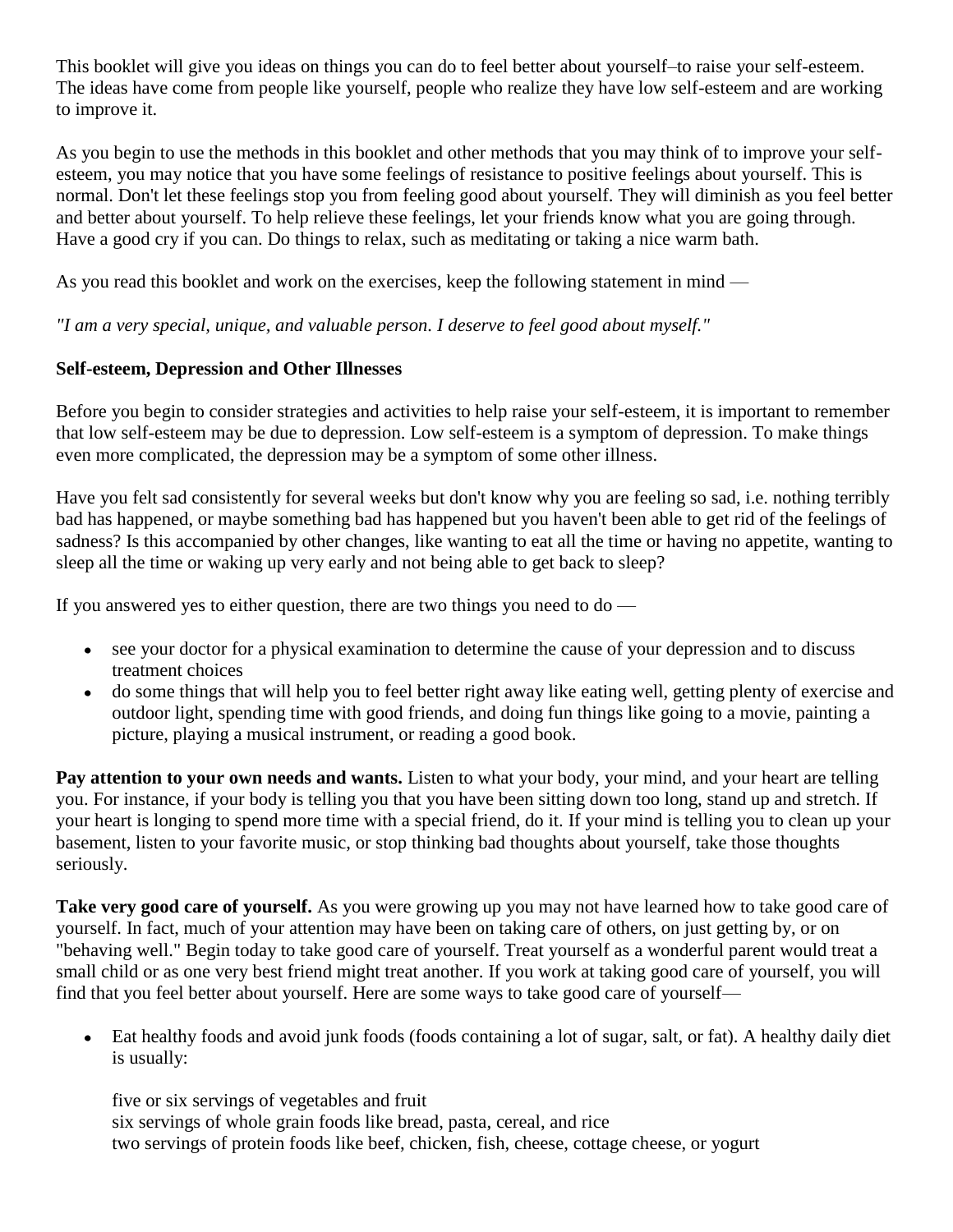- Exercise. Moving your body helps you to feel better and improves your self-esteem. Arrange a time every day or as often as possible when you can get some exercise, preferably outdoors. You can do many different things. Taking a walk is the most common. You could run, ride a bicycle, play a sport, climb up and down stairs several times, put on a tape, or play the radio and dance to the music–anything that feels good to you. If you have a health problem that may restrict your ability to exercise, check with your doctor before beginning or changing your exercise habits.
	- o Do personal hygiene tasks that make you feel better about yourself–things like taking a regular shower or bath, washing and styling your hair, trimming your nails, brushing and flossing your teeth.
	- o Have a physical examination every year to make sure you are in good health.
	- o Plan fun activities for yourself. Learn new things every day.
- **Take time to do things you enjoy.** You may be so busy, or feel so badly about yourself, that you spend little or no time doing things you enjoy--things like playing a musical instrument, doing a craft project, flying a kite, or going fishing. Make a list of things you enjoy doing. Then do something from that list every day. Add to the list anything new that you discover you enjoy doing.
- **Get something done that you have been putting off.** Clean out that drawer. Wash that window. Write that letter. Pay that bill.
- **Do things that make use of your own special talents and abilities.** For instance, if you are good with your hands, then make things for yourself, family, and friends. If you like animals, consider having a pet or at least playing with friends' pets.
- **Dress in clothes that make you feel good about yourself**. If you have little money to spend on new  $\bullet$ clothes, check out thrift stores in your area.
- **Give yourself rewards**—you are a great person. Listen to a CD or tape.
- **Spend time with people** who make you feel good about yourself—people who treat you well. Avoid people who treat you badly.
- **Make your living space a place that honors the person you are.** Whether you live in a single room, a small apartment, or a large home, make that space comfortable and attractive for you. If you share your living space with others, have some space that is just for you--a place where you can keep your things and know that they will not be disturbed and that you can decorate any way you choose.
- **Display items that you find attractive** or that remind you of your achievements or of special times or people in your life. If cost is a factor, use your creativity to think of inexpensive or free ways that you can add to the comfort and enjoyment of your space.
- **Make your meals a special time.** Turn off the television, radio, and stereo. Set the table, even if you are eating alone. Light a candle or put some flowers or an attractive object in the center of the table. Arrange your food in an attractive way on your plate. If you eat with others, encourage discussion of pleasant topics. Avoid discussing difficult issues at meals.
- Take advantage of opportunities to **learn something new or improve your skills.** Take a class or go to  $\bullet$ a seminar. Many adult education programs are free or very inexpensive. For those that are more costly, ask about a possible scholarship or fee reduction.
- **Begin doing those things that you know will make you feel better about yourself**—like going on a diet, beginning an exercise program or keeping your living space clean.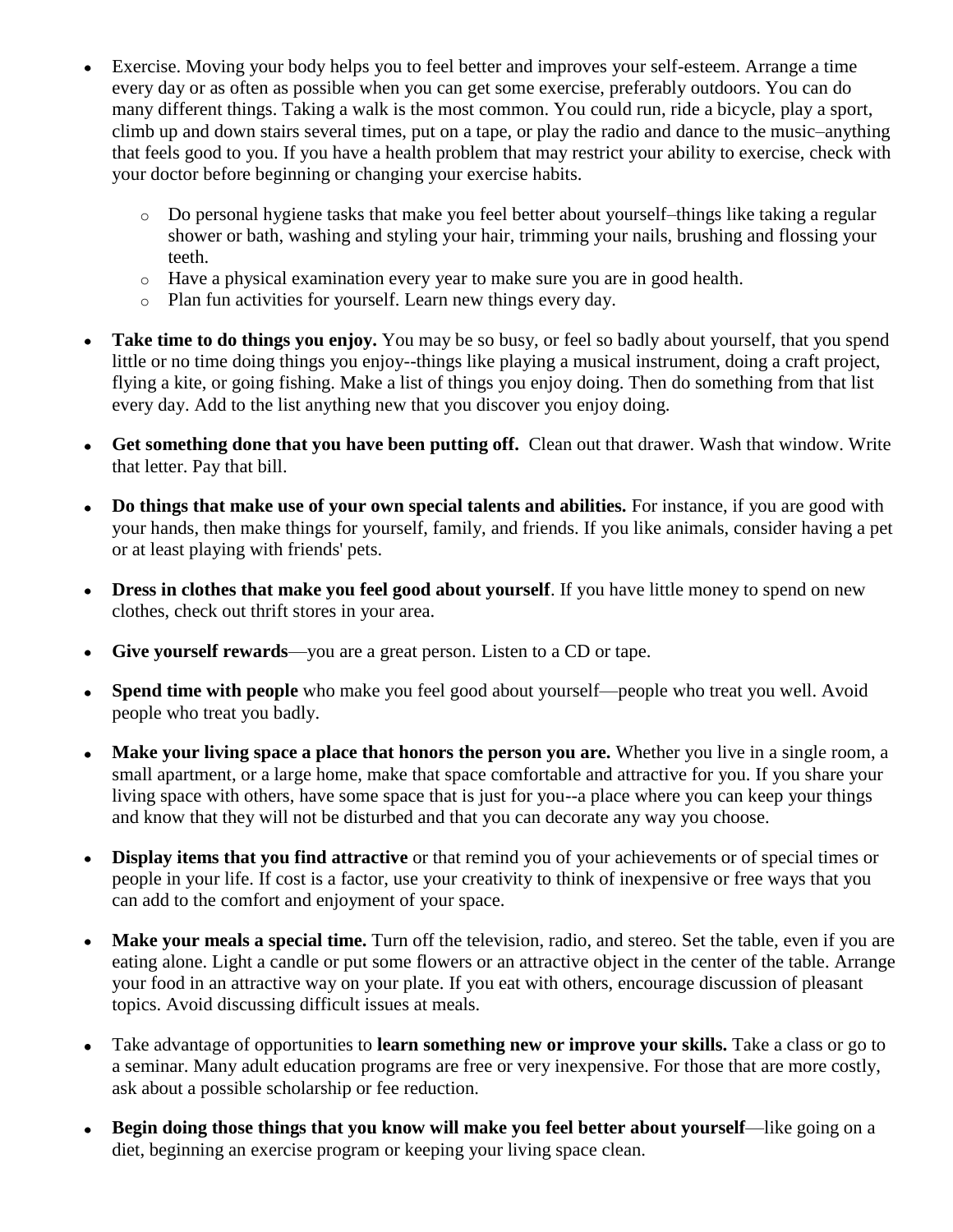- **Do something nice for another person.** Smile at someone who looks sad. Say a few kind words to the  $\bullet$ check-out cashier. Help your spouse with an unpleasant chore. Take a meal to a friend who is sick. Send a card to an acquaintance. Volunteer for a worthy organization.
- **Make it a point to treat yourself well every day.** Before you go to bed each night, write about how you treated yourself well during the day.

You may be doing some of these things now. There will be others you need to work on. You will find that you will continue to learn new and better ways to take care of yourself. As you incorporate these changes into your life, your self-esteem will continue to improve.

# **Changing Negative Thoughts About Yourself to Positive Ones**

You may be giving yourself negative messages about yourself. Many people do. These are messages that you learned when you were young. You learned from many different sources including other children, your teachers, family members, caregivers, even from the media, and from prejudice and stigma in our society.

Once you have learned them, you may have repeated these negative messages over and over to yourself, especially when you were not feeling well or when you were having a hard time. You may have come to believe them. You may have even worsened the problem by making up some negative messages or thoughts of your own. These negative thoughts or messages make you feel bad about yourself and lower your self-esteem.

Some examples of common negative messages that people repeat over and over to themselves include: "I am a jerk," "I am a loser," "I never do anything right," "No one would ever like me," I am a klutz." Most people believe these messages, no matter how untrue or unreal they are. They come up immediately in the right circumstance, for instance if you get a wrong answer you think "I am so stupid." They may include words like *should, ought, or must.* The messages tend to imagine the worst in everything, especially you, and they are hard to turn off or unlearn.

You may think these thoughts or give yourself these negative messages so often that you are hardly aware of them. Pay attention to them. Carry a small pad with you as you go about your daily routine for several days and jot down negative thoughts about yourself whenever you notice them. Some people say they notice more negative thinking when they are tired, sick, or dealing with a lot of stress. As you become aware of your negative thoughts, you may notice more and more of them.

It helps to take a closer look at your negative thought patterns to check out whether or not they are true. You may want a close friend or counselor to help you with this. When you are in a good mood and when you have a positive attitude about yourself, ask yourself the following questions about each negative thought you have noticed:

- Is this message really true?
- Would a person say this to another person? If not, why am I saying it to myself?
- What do I get out of thinking this thought? If it makes me feel badly about myself, why not stop thinking it?

You could also ask someone else—someone who likes you and who you trust—if you should believe this thought about yourself. Often, just looking at a thought or situation in a new light helps.

The next step in this process is to develop positive statements you can say to yourself to replace these negative thoughts whenever you notice yourself thinking them. You can't think two thoughts at the same time. When you are thinking a positive thought about yourself, you can't be thinking a negative one. In developing these thoughts, use positive words like *happy, peaceful, loving, enthusiastic, warm.*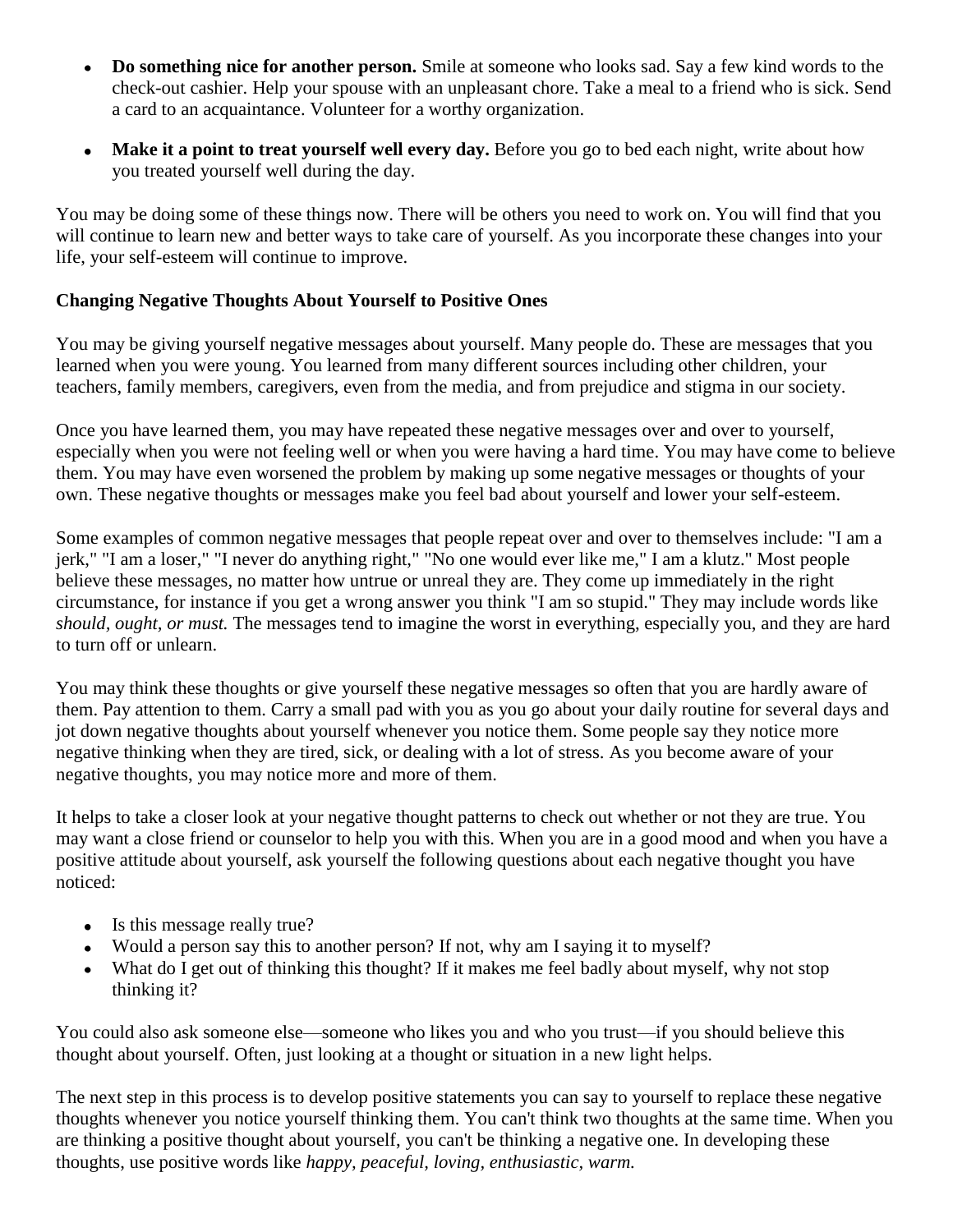Avoid using negative words such as *worried, frightened, upset, tired, bored, not, never, can't*. Don't make a statement like "*I am not going to worry any more.*" Instead say "*I focus on the positive*" or whatever feels right to you. Substitute "*it would be nice if*" for "*should*." Always use the present tense, e.g., "*I am healthy, I am well, I am happy, I have a good job*," as if the condition already exists. Use *I, me, or your own name*.

You can do this by folding a piece of paper in half the long way to make two columns. In one column write your negative thought and in the other column write a positive thought that contradicts the negative thought as shown on the next page.

You can work on changing your negative thoughts to positive ones by  $-$ 

- Replacing the negative thought with the positive one every time you realize you are thinking the negative thought.
- repeating your positive thought over and over to yourself, out loud whenever you get a chance and even  $\bullet$ sharing them with another person if possible.
- writing them over and over.
- making signs that say the positive thought, hanging them in places where you would see them often-like on your refrigerator door or on the mirror in your bathroom-and repeating the thought to yourself several times when you see it.

| <b>Negative Thought</b>             | <b>Positive Thought</b>            |
|-------------------------------------|------------------------------------|
| I am not worth anything.            | I am a valuable person.            |
| I have never accomplished anything. | I have accomplished many things.   |
| I always make mistakes.             | I do many things well.             |
| I am a jerk.                        | I am a great person.               |
| I don't deserve a good life.        | I deserve to be happy and healthy. |
| I am stupid.                        | I am smart.                        |

It helps to reinforce the positive thought if you repeat if over and over to yourself when you are deeply relaxed, like when you are doing a deep-breathing or relaxation exercise, or when you are just falling asleep or waking up.

Changing the negative thoughts you have about yourself to positive ones takes time and persistence. If you use the following techniques consistently for four to six weeks, you will notice that you don't think these negative thoughts about yourself as much. If they recur at some other time, you can repeat these activities. Don't give up. You deserve to think good thoughts about yourself.

# **Activities That Will Help You Feel Good About Yourself**

Any of the following activities will help you feel better about yourself and reinforce your self-esteem over the long term. Read through them. Do those that seem most comfortable to you. You may want to do some of the other activities at another time. You may find it helpful to repeat some of these activities again and again.

### **Make affirming lists**

Making lists, rereading them often, and rewriting them from time to time will help you to feel better about yourself. If you have a journal, you can write your lists there. If you don't, any piece of paper will do.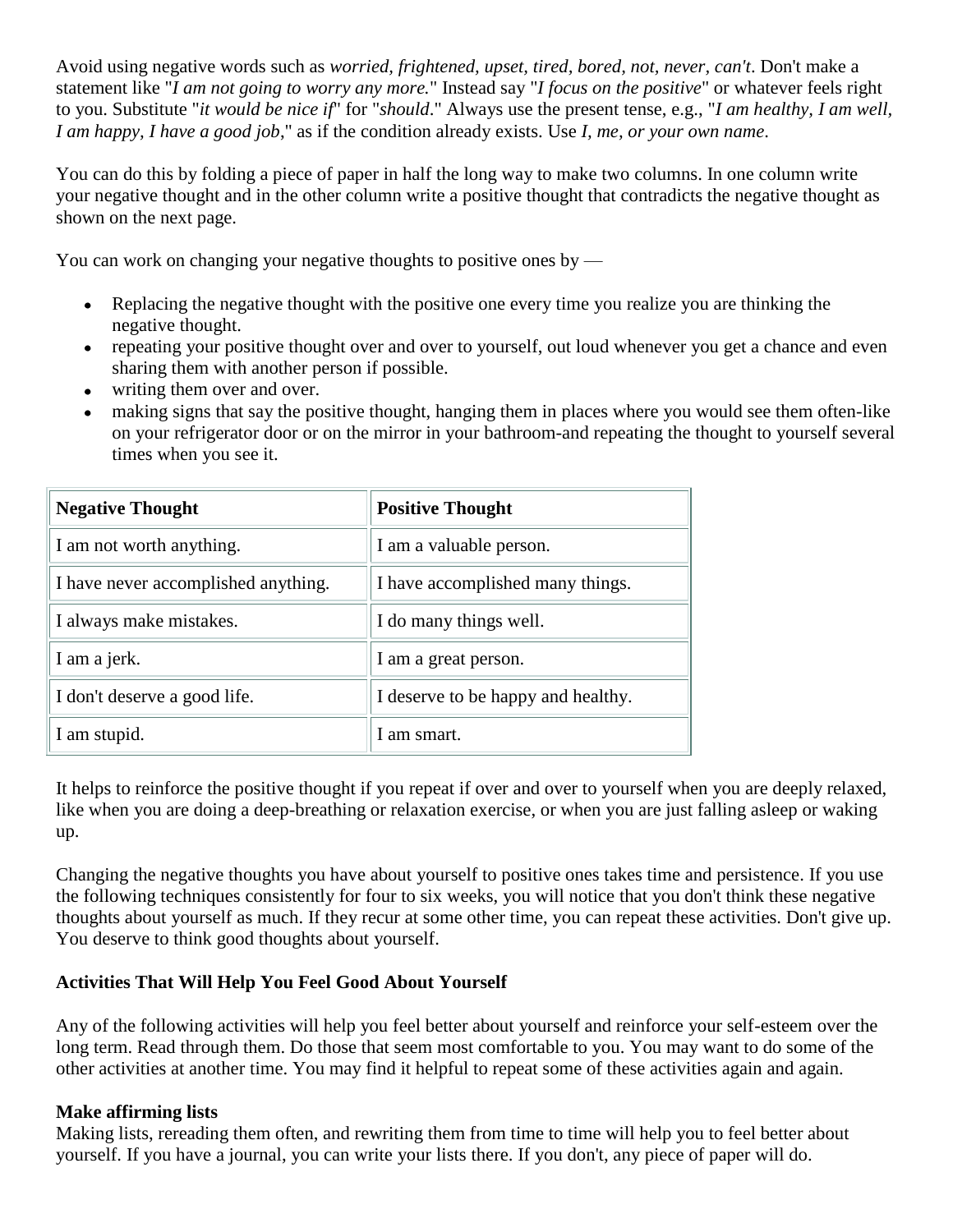# **Make a list of** —

- at least five of your strengths, for example, persistence, courage, friendliness, creativity
- at least five things you admire about yourself, for example the way you have raised your children, your good relationship with your brother, or your spirituality
- the five greatest achievements in your life so far, like recovering from a serious illness, graduating from  $\bullet$ high school, or learning to use a computer
- at least 20 accomplishments-they can be as simple as learning to tie your shoes, to getting an advanced college degree
- 10 ways you can "treat" or reward yourself that don't include food and that don't cost anything, such as walking in woods, window-shopping, watching children playing on a playground, gazing at a baby's face or at a beautiful flower, or chatting with a friend
- 10 things you can do to make yourself laugh  $\bullet$
- 10 things you could do to help someone else
- 10 things that you do that make you feel good about yourself

### **Reinforcing a positive self image**

To do this exercise you will need a piece of paper, a pencil or pen, and a timer or clock. Any kind of paper will do, but if you have paper and pen you really like, that will be even better.

Set a timer for 10 minutes or note the time on your watch or a clock. Write your name across the top of the paper. Then write everything positive and good you can think of about yourself. Include special attributes, talents, and achievements. You can use single words or sentences, whichever you prefer. You can write the same things over and over if you want to emphasize them. Don't worry about spelling or grammar. Your ideas don't have to be organized. Write down whatever comes to mind. You are the only one who will see this paper. Avoid making any negative statements or using any negative words—only positive ones. When the 10 minutes are up, read the paper over to yourself. You may feel sad when you read it over because it is a new, different, and positive way of thinking about yourself–a way that contradicts some of the negative thoughts you may have had about yourself. Those feelings will diminish as your reread this paper. Read the paper over again several times. Put it in a convenient place–your pocket, purse, wallet, or the table beside your bed. Read it over to yourself at least several times a day to keep reminding yourself of how great you are! Find a private space and read it aloud. If you can, read it to a good friend or family member who is supportive.

### **Developing Positive Affirmations**

Affirmations are positive statements that you can make about yourself that make you feel better about yourself. They describe ways you would like to feel about yourself all the time. They may not, however, describe how you feel about yourself right now. The following examples of affirmations will help you in making your own list of affirmations —

- I feel good about myself
- I take good care of myself. I eat right, get plenty of exercise, do things I enjoy, get good health care, and attend to my personal hygiene needs
- I spend my time with people who are nice to me and make me feel good about myself
- I am a good person
- I deserve to be alive
- Many people like me

Make a list of your own affirmations. Keep this list in a handy place, like your pocket or purse. You may want to make copies of your list so you can have them in several different places of easy access. Read the affirmations over and over to yourself—aloud whenever you can. Share them with others when you feel like it. Write them down from time to time. As you do this, the affirmations tend to gradually become true for you.